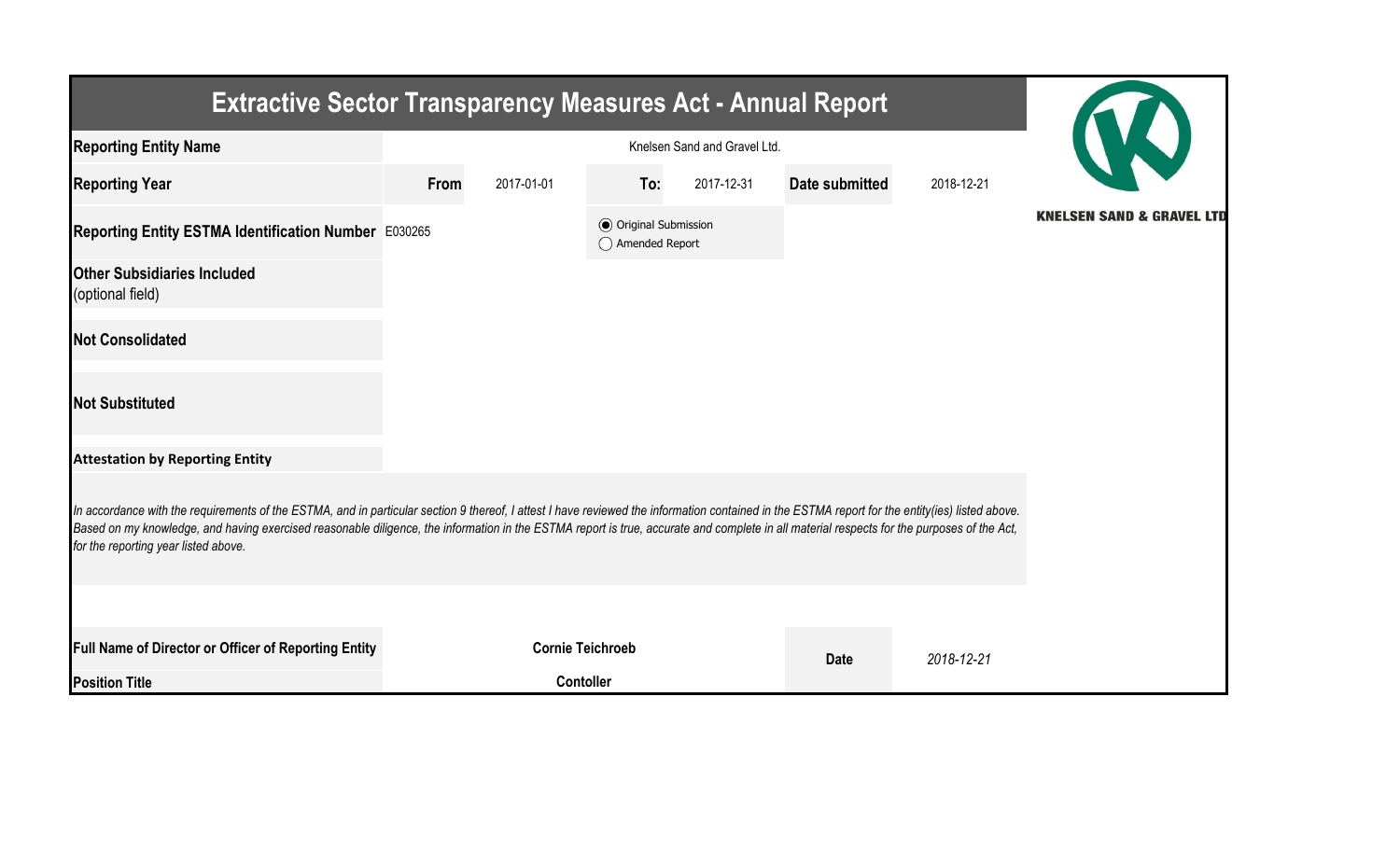| <b>Extractive Sector Transparency Measures Act - Annual Report</b>                                                                                                        |                                                                                |                                                                                 |                                                |            |                   |                                   |                |                  |                                               |                               |                     |  |
|---------------------------------------------------------------------------------------------------------------------------------------------------------------------------|--------------------------------------------------------------------------------|---------------------------------------------------------------------------------|------------------------------------------------|------------|-------------------|-----------------------------------|----------------|------------------|-----------------------------------------------|-------------------------------|---------------------|--|
| <b>Reporting Year</b><br><b>Reporting Entity Name</b><br>Reporting Entity ESTMA<br><b>Identification Number</b><br><b>Subsidiary Reporting Entities (if</b><br>necessary) | From:                                                                          | 2017-01-01                                                                      | To:<br>Knelsen Sand and Gravel Ltd.<br>E030265 | 2017-12-31 |                   | <b>Currency of the Report CAD</b> |                |                  |                                               |                               |                     |  |
| <b>Payments by Payee</b>                                                                                                                                                  |                                                                                |                                                                                 |                                                |            |                   |                                   |                |                  |                                               |                               |                     |  |
| Country                                                                                                                                                                   | Payee Name <sup>1</sup>                                                        | Departments, Agency, etc<br>within Payee that Received<br>Payments <sup>2</sup> | <b>Taxes</b>                                   | Royalties  | Fees              | <b>Production Entitlements</b>    | <b>Bonuses</b> | <b>Dividends</b> | Infrastructure<br><b>Improvement Payments</b> | Total Amount paid to<br>Payee | Notes <sup>34</sup> |  |
| Canada - Alberta<br>Canada - Alberta<br>Canada - Alberta                                                                                                                  | County of Grande Prairie #1<br>Machenzie County<br>Alberta Minister of Finance |                                                                                 | 141,469<br>122,668                             | 136,073    | 190,695<br>33,204 |                                   |                |                  |                                               | 332,164<br>155,872<br>136,073 |                     |  |
|                                                                                                                                                                           |                                                                                |                                                                                 |                                                |            |                   |                                   |                |                  |                                               |                               |                     |  |
|                                                                                                                                                                           |                                                                                |                                                                                 |                                                |            |                   |                                   |                |                  |                                               |                               |                     |  |
|                                                                                                                                                                           |                                                                                |                                                                                 |                                                |            |                   |                                   |                |                  |                                               |                               |                     |  |
|                                                                                                                                                                           |                                                                                |                                                                                 |                                                |            |                   |                                   |                |                  |                                               |                               |                     |  |
|                                                                                                                                                                           |                                                                                |                                                                                 |                                                |            |                   |                                   |                |                  |                                               |                               |                     |  |
|                                                                                                                                                                           |                                                                                |                                                                                 |                                                |            |                   |                                   |                |                  |                                               |                               |                     |  |
|                                                                                                                                                                           |                                                                                |                                                                                 |                                                |            |                   |                                   |                |                  |                                               |                               |                     |  |
|                                                                                                                                                                           |                                                                                |                                                                                 |                                                |            |                   |                                   |                |                  |                                               |                               |                     |  |
| <b>Additional Notes:</b>                                                                                                                                                  |                                                                                |                                                                                 |                                                |            |                   |                                   |                |                  |                                               |                               |                     |  |